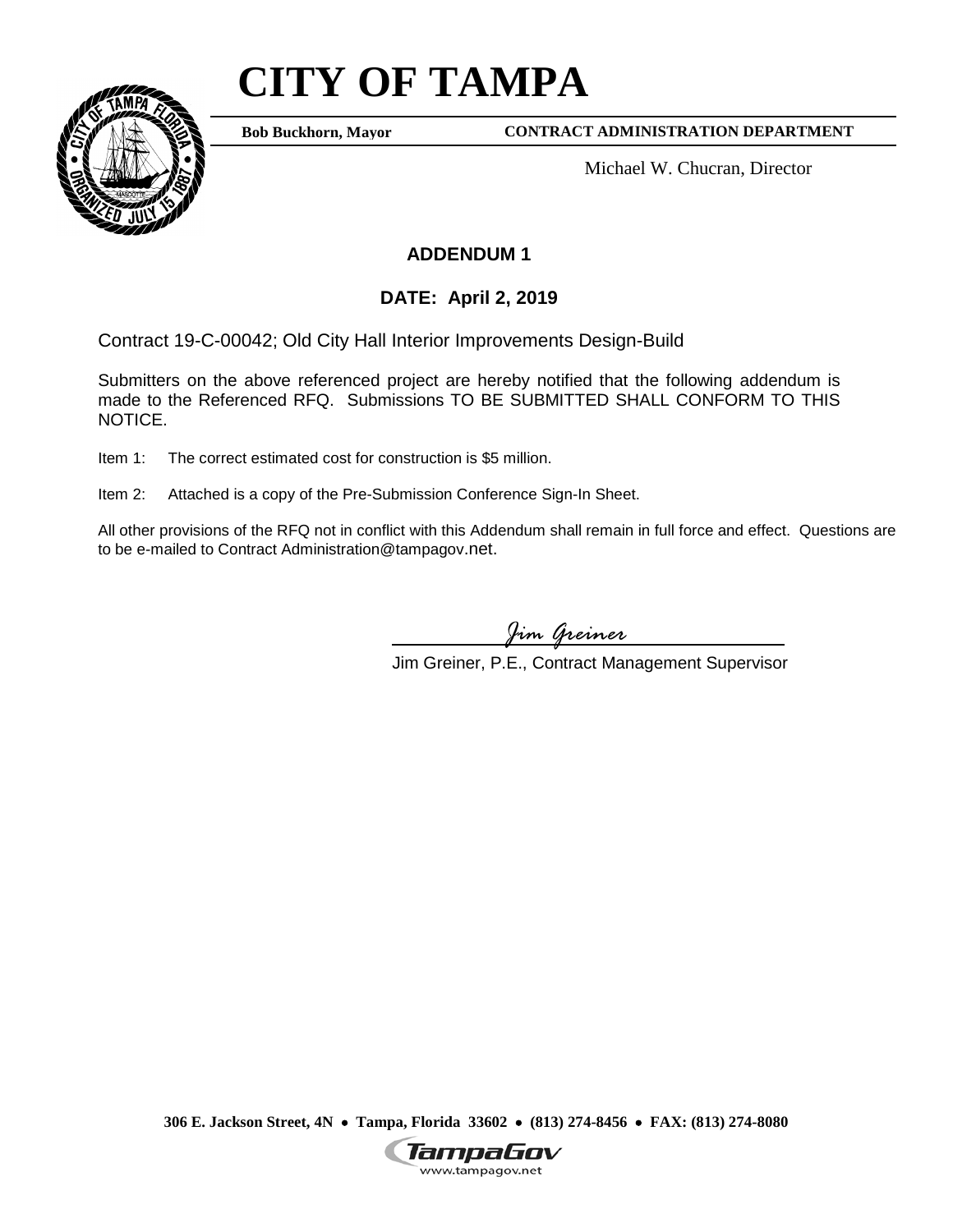|    |                                                                                 |                                     | 19-C-00042; Old City Hall Interior Improvements Design-Build Pre-Submission Conf. Sign-In<br>$B_{2}1+2$ |  |
|----|---------------------------------------------------------------------------------|-------------------------------------|---------------------------------------------------------------------------------------------------------|--|
|    | Sign-In Sheet $\triangleright\triangleright\triangleright$ Please Print Clearly |                                     | City of Tampa, Contract Administration Department                                                       |  |
|    | <b>Name</b>                                                                     | Organization                        | <b>OR Phone</b><br>E-Mail                                                                               |  |
|    | Jim Greiner, PE                                                                 | Tampa Contract Administration Dept. | Jim.Greiner@tampagov.net                                                                                |  |
|    | HARON DOUTON                                                                    | HMSCO                               | AARON (e Amsco-AC, con                                                                                  |  |
|    | <b>SHORES</b><br>CHAD                                                           | EVERGREENE ARCH ARTS                | cshores @ evergreene com                                                                                |  |
| 4  | 141                                                                             | FRIEORIUL WATHS                     | time fortumpa com                                                                                       |  |
| 5  | $E$ llrod<br>$\tilde{\lambda} S$ F.                                             | <u>Charles Perry Partners Inc</u>   | <u>louise ellrod</u> Q oppi com                                                                         |  |
| 6  | 2001                                                                            | Lam & A SERICALS Architect Kin      | travis a) longard associates. com                                                                       |  |
|    | Keely Orsel                                                                     |                                     | Reely @lang and associates. com                                                                         |  |
|    | $C$ i c $C$<br>$\mathsf{V}\mathsf{V}$                                           | $\mathscr{I}(\mathcal{O})$<br>٦۵    | Aaxpuilding, Com<br>$0$ $(4)$ $0$ $0$ $6$ $6$                                                           |  |
|    | $\ell$ nis $\ell$<br>1100 a                                                     | <u>Young BD Group</u>               | CSCOSICOM<br>auours/                                                                                    |  |
|    | HENDRY<br>$\epsilon$ it H                                                       | AustANE GOSTAUCTION                 | Kneed Ne 9/ stateconstruction.com                                                                       |  |
|    | EZECCA HARRETIC                                                                 | Austrize Construction               | <u>rharrell@allstateconstruction.c<del>t</del>m</u>                                                     |  |
|    | AUL CURTIS                                                                      | <u>CURTOOM COS.</u>                 | <u>pecurtise curtoon.com/WMBE</u>                                                                       |  |
|    | <u>Peyton Noodroffel</u>                                                        | C Ingineem q                        | baster. Woodvoffe encernicion                                                                           |  |
|    | Wettelmik<br><b>Jason</b>                                                       | OsLor Knain cering                  | hettelmine@osborn-eng.com                                                                               |  |
|    | lett Duction                                                                    | Marcon<br><u>Canavetric</u>         | Mounerodio @ cidnessancan                                                                               |  |
|    | <sup>16</sup> Steven Owazany                                                    | Biller Beinhart Engelerin           | <u>Markiting@billecriptort.com</u>                                                                      |  |
|    |                                                                                 | AJAX BUILDING                       | mwilson enjaxbyiding.com                                                                                |  |
|    |                                                                                 | Kokolakis Cont.                     | <u>roderickej Kokolakis.com</u>                                                                         |  |
|    | <i>AY WHITAKER</i>                                                              | BILTMORE<br>CONSTR                  | WhitaKer@BILThore CONSTRUCTION.                                                                         |  |
|    | <u>angoza</u>                                                                   | DEX EnGINPERY                       | <u>AAr Enginees my PEARTh link-ve TFOM</u>                                                              |  |
|    | $2$ M $\epsilon$ $K$<br>$\gamma$ UE $\widecheck{N}$                             | Encincerne METRIX                   | GREGBE ENGMTX. COM                                                                                      |  |
|    | HOWA N                                                                          | <u>Walbridge</u>                    | <u>gohara @ walbudge.com</u>                                                                            |  |
| 23 | ANTHONY CORBETT                                                                 | $W_{A}BX1065$                       | acorpett cowalbridge.com                                                                                |  |
| 24 | MAX OTERO                                                                       | WHARTON-SMITH INC.                  | Moteroa whartonsmith. Com                                                                               |  |
| 25 | MANOU Joure                                                                     | Rowe Anchitects                     | m. i oye e rowearchitectscom                                                                            |  |
| 26 | Themas $A.$ Heste $c$                                                           | Contract Admin                      | Thomas, Hester et anpagov not                                                                           |  |
|    | MIN POMSCSK                                                                     | NUSTEY Consulting Pro.              | COMICEMONIPER COM                                                                                       |  |
|    | CISTE<br>caela                                                                  |                                     | master Consulting Engl micrela. Ost inden centemper come                                                |  |
|    | $\Delta v d$ $\Delta t l$                                                       | 10<br>Securi                        | bbush Wsecur. To 101 can                                                                                |  |
|    | Que nond CuESTAJR                                                               | City of Tampy                       | <u>AM/FA Raymond. Cuesta@tampagox.com</u>                                                               |  |
| 31 |                                                                                 |                                     |                                                                                                         |  |
| 32 |                                                                                 |                                     |                                                                                                         |  |
| 33 |                                                                                 |                                     |                                                                                                         |  |
| 34 |                                                                                 |                                     |                                                                                                         |  |
| 35 |                                                                                 |                                     |                                                                                                         |  |
| 36 |                                                                                 |                                     |                                                                                                         |  |